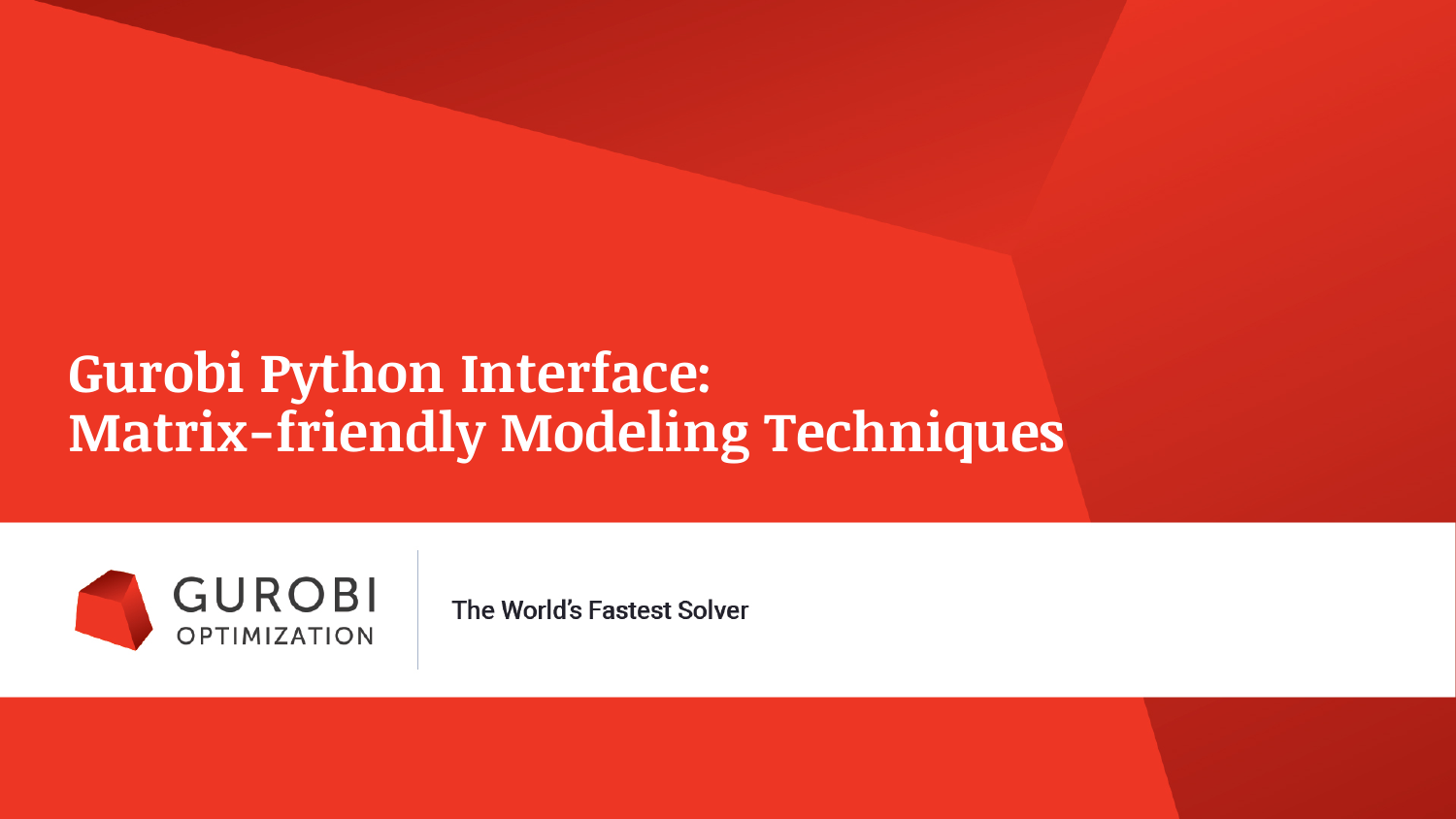#### **Speaker introduction: Dr. Robert Luce**



- Member of Gurobi's development team
- Experienced researcher in applied mathematics
- Research interests: numerical linear algebra, numerical optimization and applied function theory
- Graduated from Technical University of Berlin

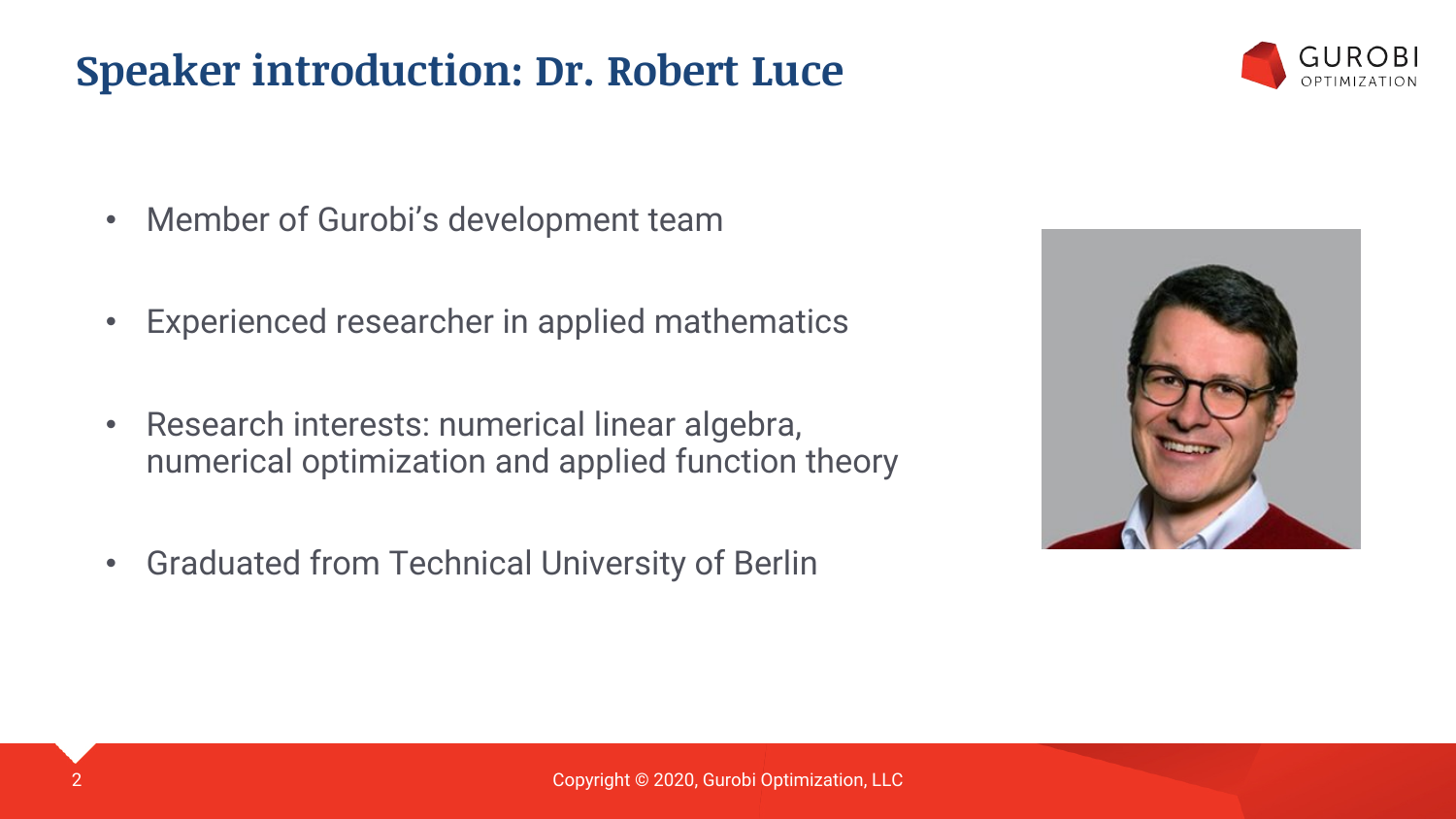### **gurobipy overview**



- Our Python interface for Gurobi.
- Lightweight modeling objects for variables, constraints, etc.
- Syntactic sugar for modeling through operators and rich comparisons.

```
import gurobipy as gp
```

```
m = qp.Model()
```

```
x = m.addVar()
```
 $m.addConstr(x >= 42)$ 

- Quick start instructions to run examples:
	- Go to the Gurobi installation directory ("GUROBI\_HOME")
	- python setup.py install
	- pip install numpy scipy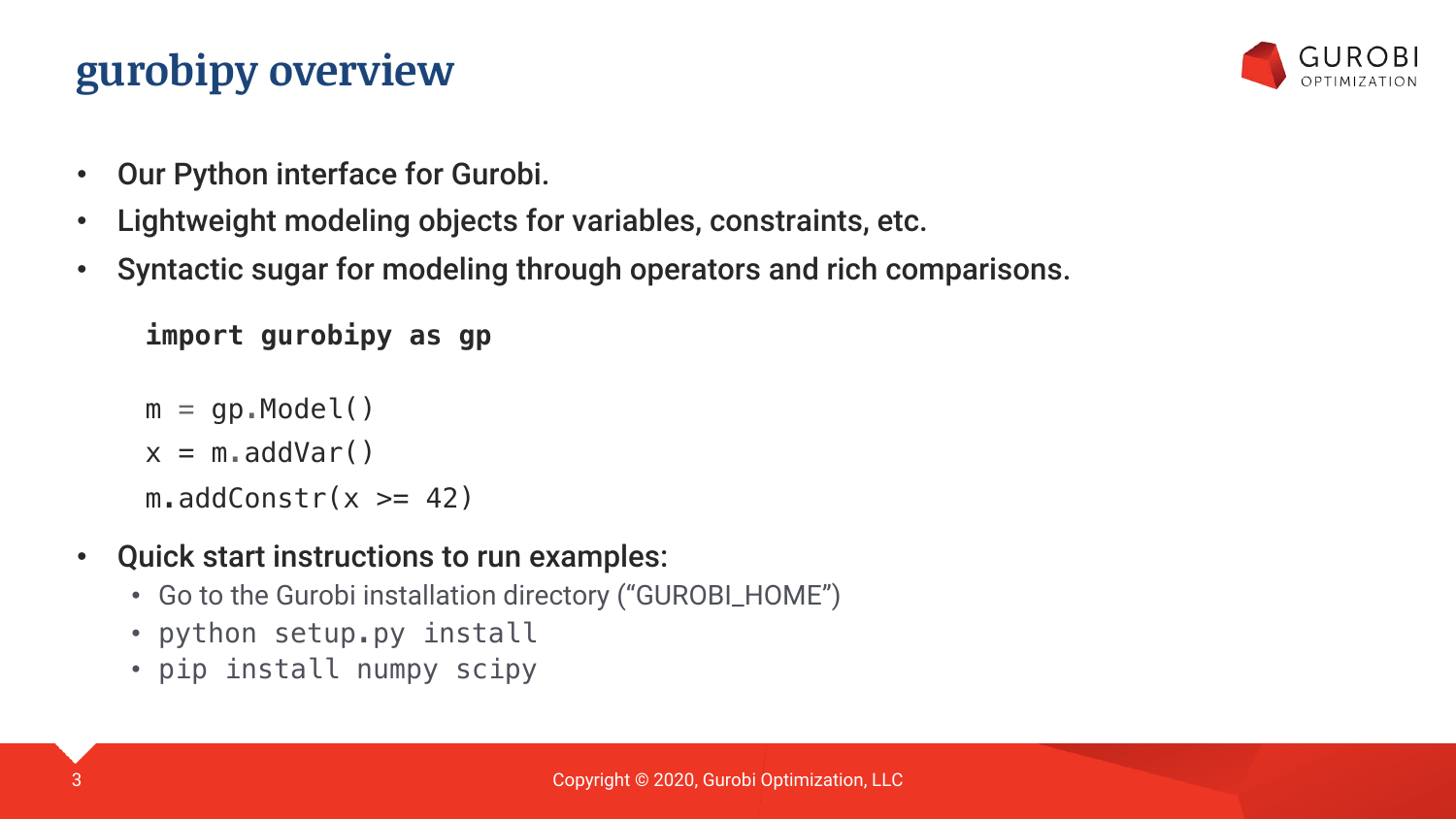### **gurobipy becomes more matrix-friendly!**



- Numpy ndarray's are ubiquitous.
- Sparse matrices are widespread, too (through Scipy.sparse).
- Gurobi version 9.0 has greatly improved modeling capabilities with such data structures.
- If you run examples from these slides, please always have the following imported:
	- import numpy as np
	- import scipy.sparse as sp
	- import gurobipy as gp
- For conciseness these import statements are often omitted from the examples shown here.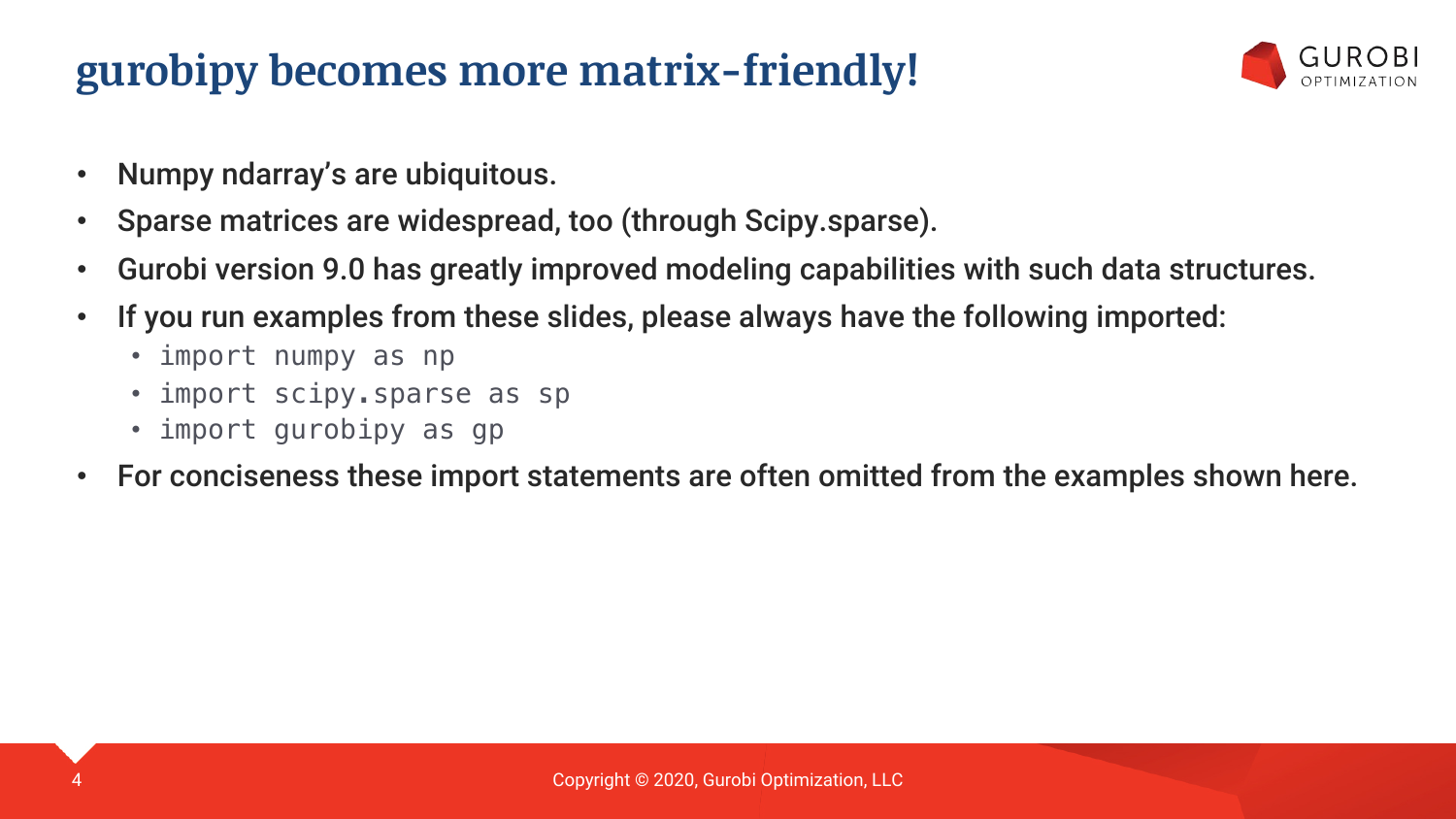### **"Term-based" modeling**



Build optimization model by composing linear and quadratic expressions by terms:

```
m = gp.Model() # Create an optimization model
```

```
x = m.addVar(ub=1.0) # Create three variables in [0,1]y = m.addVar(ub=1.0)z = m.addVar(ub=1.0)
```

```
m.setObjective(x*x + 2*y*y + 3*z*z) # A quadratic objective function
```

```
m.addConstr(x + 2*y + 3*z >= 4) # Two linear constraints
m.addConstruct + y \geq 1)
```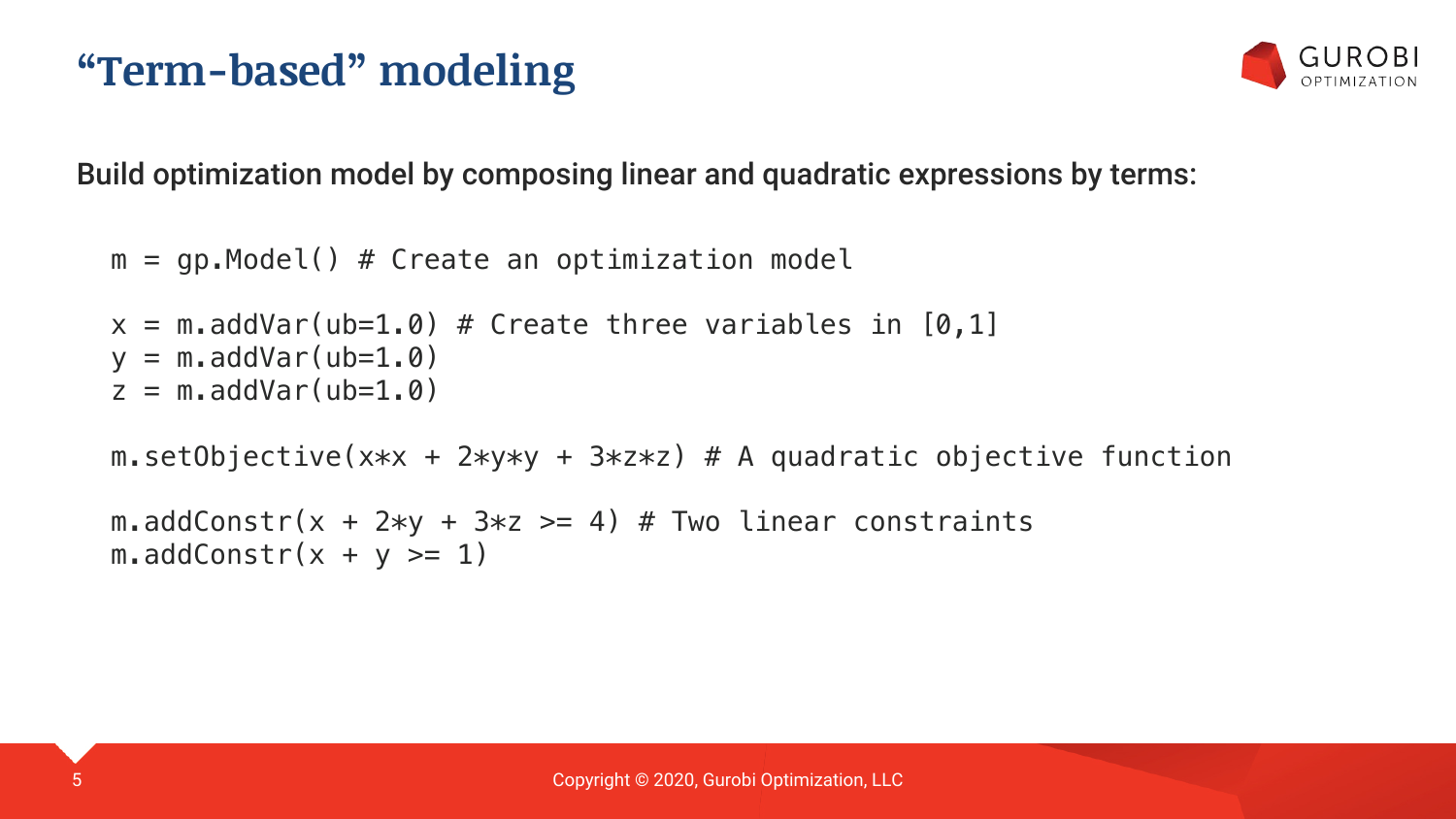#### **What if your optimization data is naturally expressed in terms of matrices and vectors?**



$$
\min_{x} \quad x^T Q x
$$
  
s.t. 
$$
Ax \ge b
$$

$$
x \ge 0
$$

- We would need to traverse nonzeros of Q and A.
- We would need to construct explicit modeling objects for all the expressions.
- Somewhat superfluous since these expressions are already defined through the matrix- vector relations between Q, A, x and b on a higher syntactic level.

New in 9.0: You can build optimization models directly in terms of matrices and vectors.

#### Exemplary use cases:

- A is a given node-arc incidence matrix, and we want want to express flow conservation Ax = f.
- Q is a given covariance matrix, and we want to minimize variance.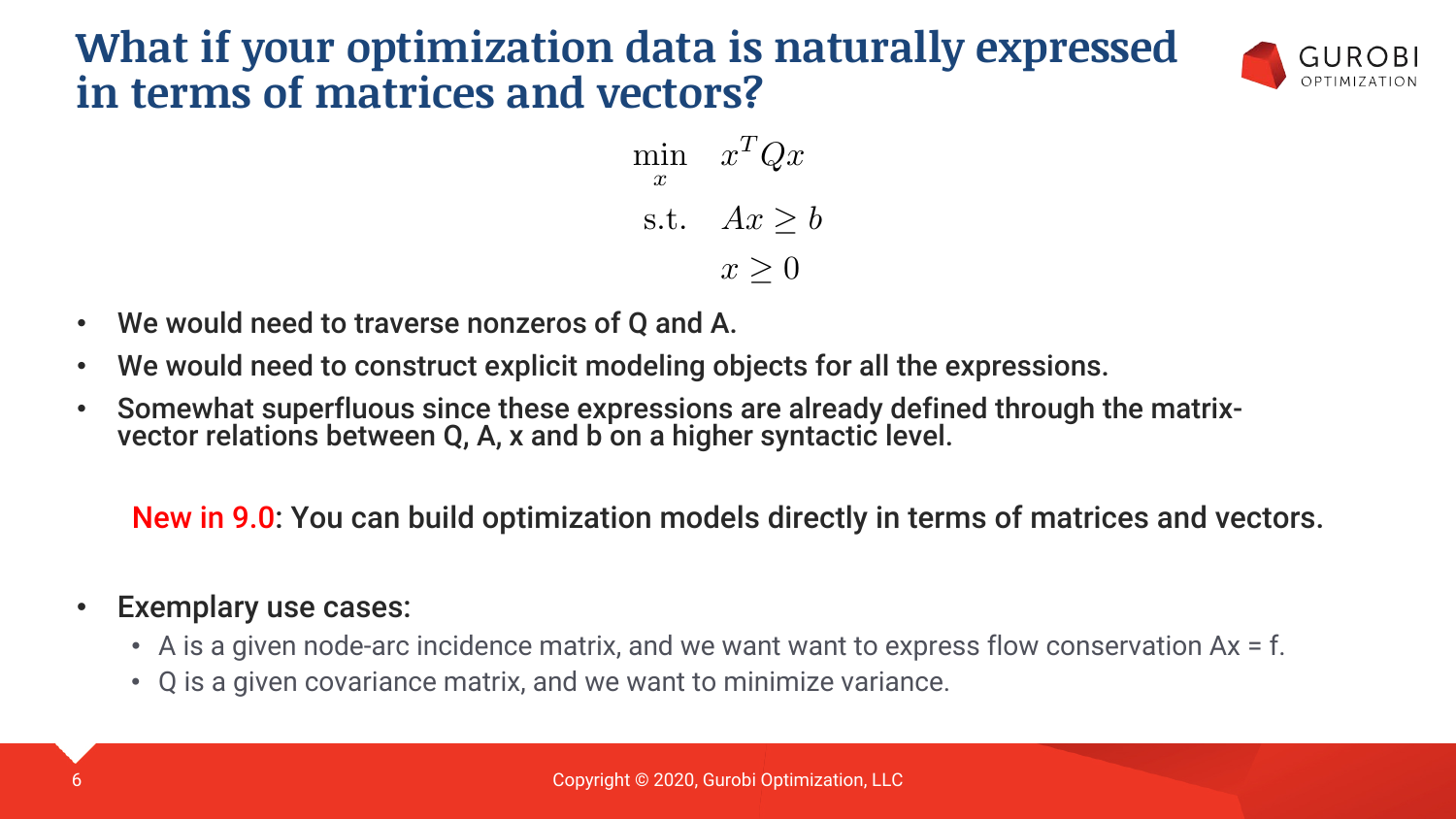#### **Our example rewritten with matrix data**



 $m = gp.Model()$ 

- $x = m.addVar(ub=1, 0)$
- $y = m.addVar(ub=1.0)$
- $z = m$ .addVar(ub=1.0)

```
m.setObjective(x*x + 2*y*y + 3*z*z)
```
 $m.addConstruct + 2*y + 3*z \ge 4)$  $m.addConstruct + y \geq 1)$ 

 $Q = np$ .diag( $[1, 2, 3]$ )  $A = np.array([ [1, 2, 3], [1, 1, 0] ])$  $b = np.array([4, 1])$ 

 $m = gp.Model()$ 

```
x = m.addMVar(3, ub=1.0)m.setObjective(x @ Q @ x)
m.addConstr(A@x \geq b)
```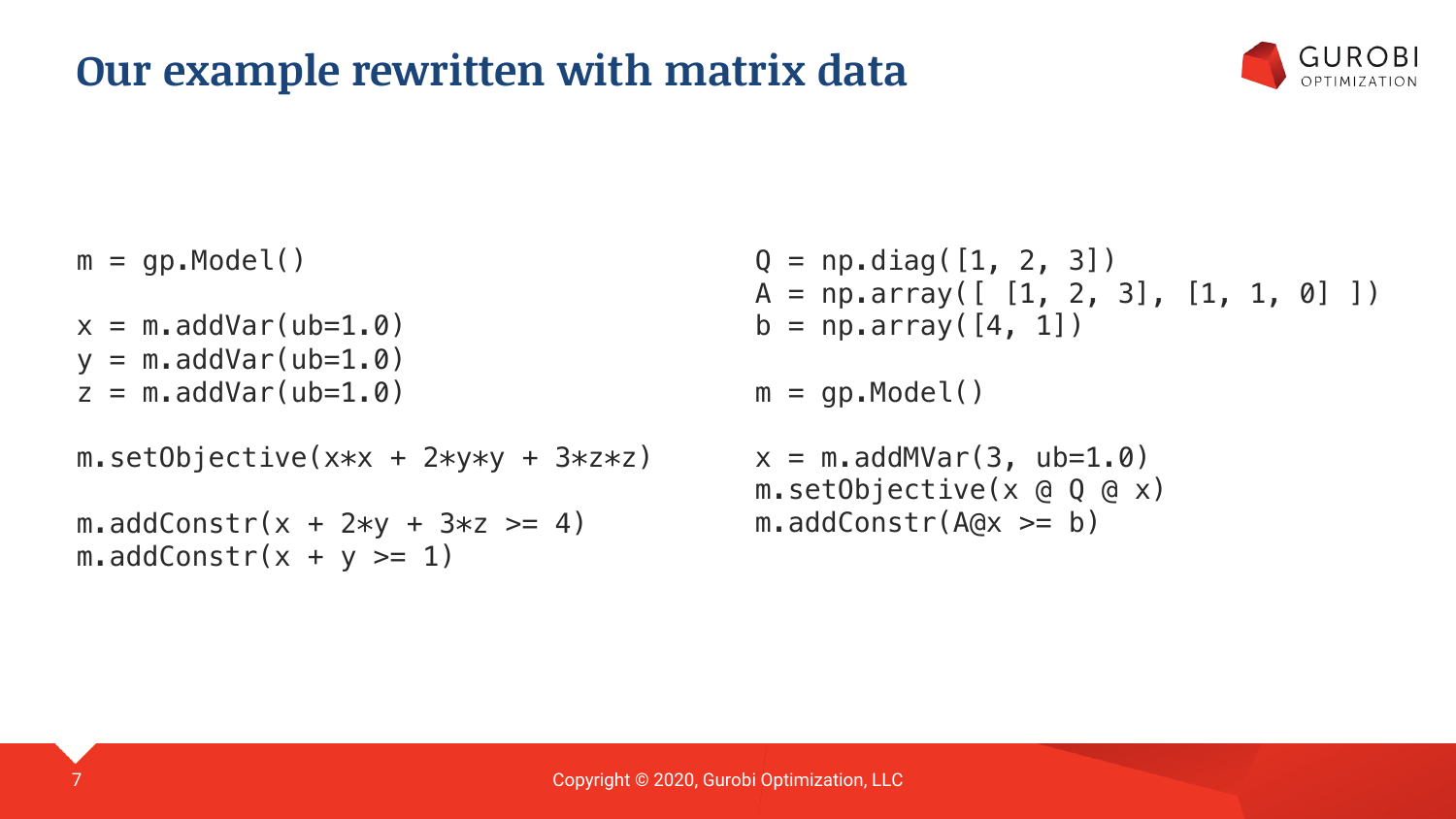#### **Matrix variables: MVar objects**



- An object representing a vector (or matrix) of optimization variables.
- Constructed by the factory function gp. Model.addMVar.

def Model.addMVar(shape, lb=0, ub=float('inf'), obj=0, vtype='C', name=""):

- shape: tuple of dimensions of the variable (like for Numpy's ndarray).
- lb: lower bound(s) of the variable.
- ub: upper bound(s) of the variable.
- obj: objective coefficient(s).
- vtype: variable type(s) (continuous, binary, etc.).

All kwargs can be iterables; scalar arguments are broadcast!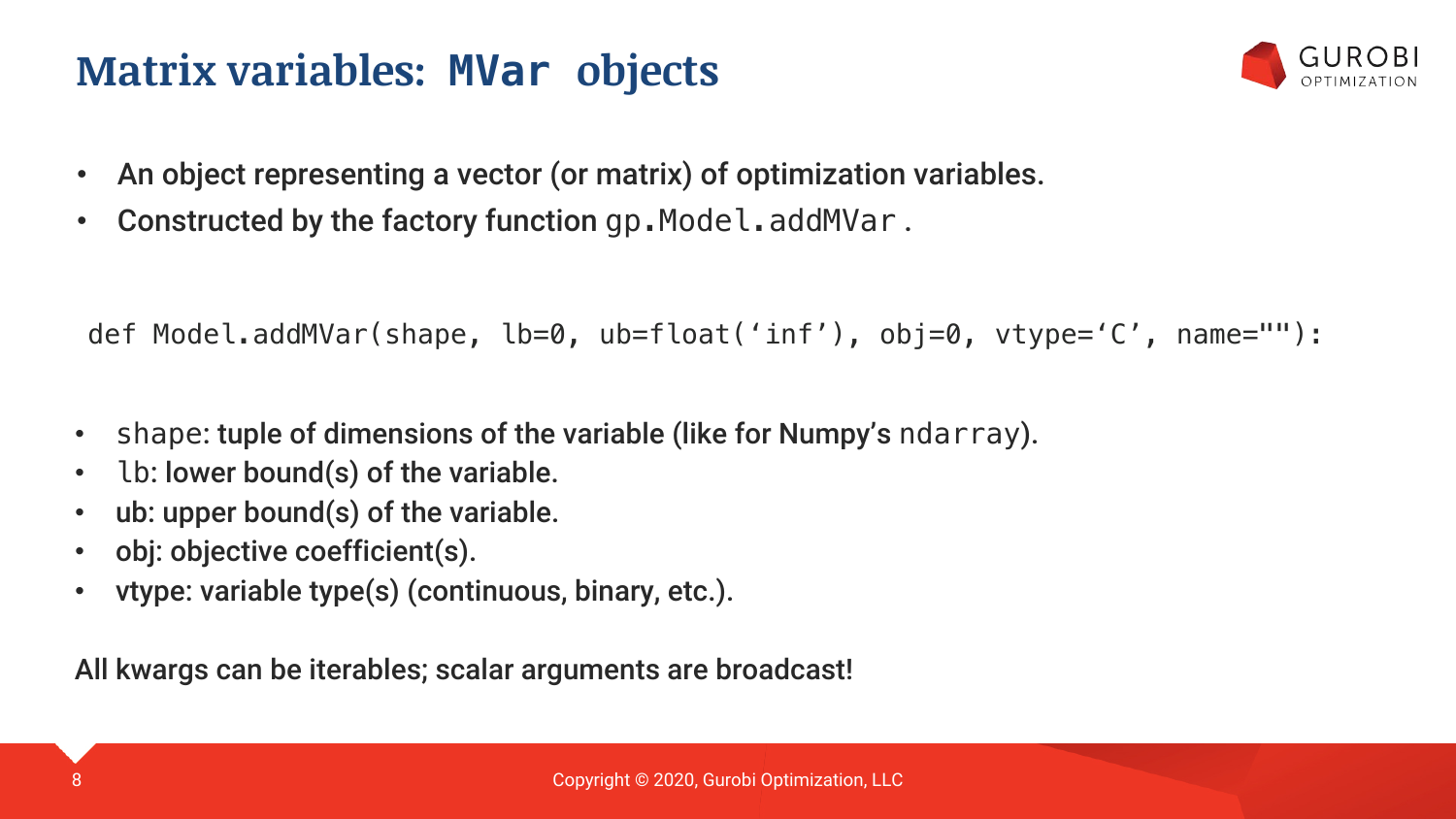#### **MVar construction examples**



# Add a 4-by-2 matrix binary variable model.addMVar((4,2), vtype=GRB.BINARY)

# Add a vector of three variables with non-default lower bounds model.addMVar( $(3,)$ , lb= $[-1, -2, -1]$ ) # lb is an iterable

# Same as above: 1-D shape tuples don't need to be spelled out model.addMVar(3,  $\text{lb}=[-1, -2, -1]$ )

# Add a 8-by-8-by-8-by-8 four-dimensional variable model.addMVar((8, 8, 8, 8))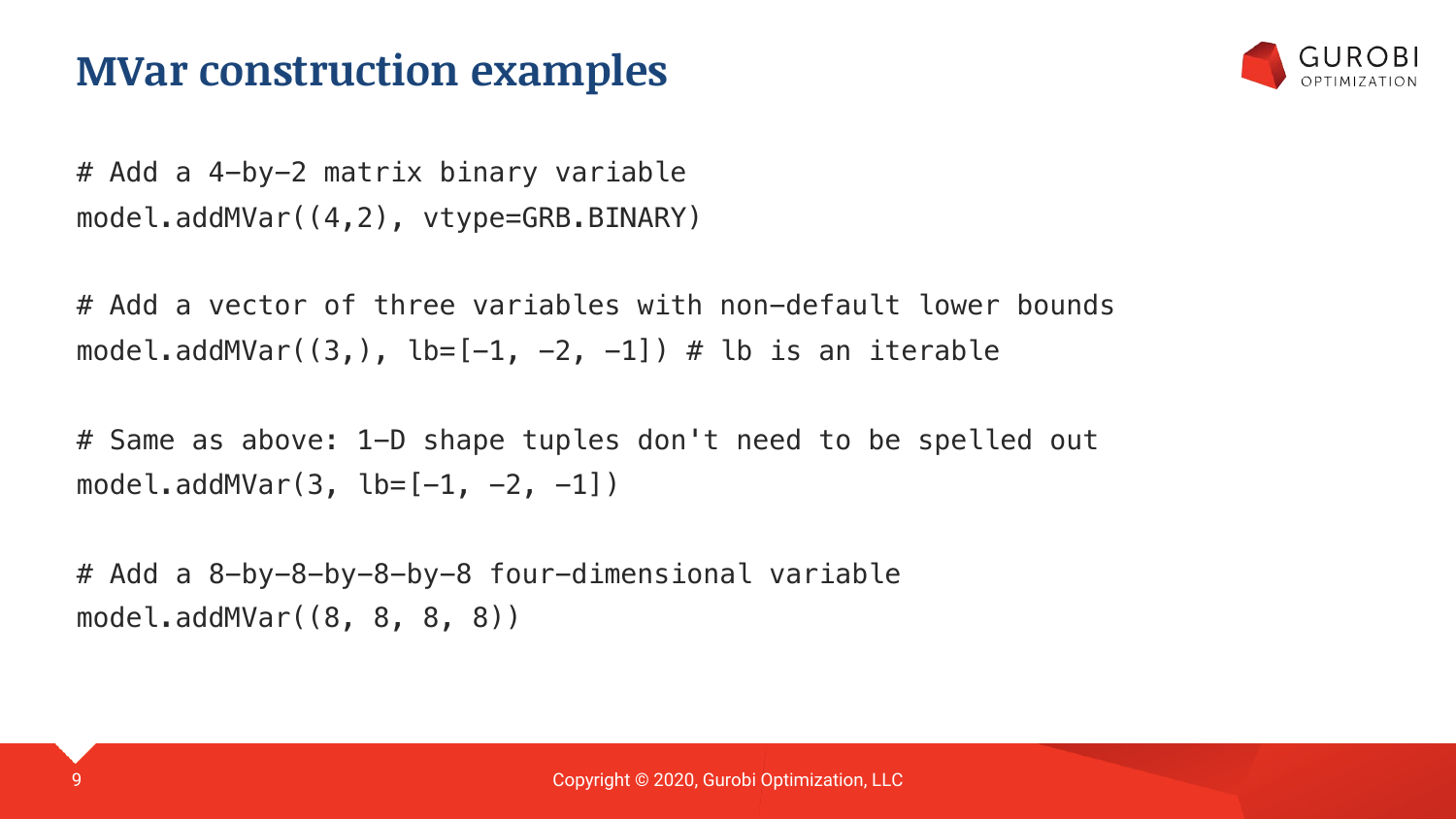### **Useful operations with MVars**



```
>>> model = gp.Model(); model.setParam('OutputFlag', 0)
>>> x = model.addMVar((2,3), ub = range(6), obj=1); model.update()\gg \times [1, 1:3] # slicing
<(2,) matrix variable>
>>> x.UB # Query Gurobi attribute, gives ndarray!
array([0., 1., 2.],[3., 4., 5.]]
\Rightarrow \times [:, 2].obj = -1.0 # Set Gurobi attribute on slice via broadcast
>>> model.update(); x.obj # Did it work? (Yes.)
array([11, 1., -1.],[1., 1., -1.]>>> model.optimize() # Solve, default optimization sense is 'minimize'
>>> x.X # Get solution values as ndarray
array([0., 0., 2.],[0., 0., 5.]
```
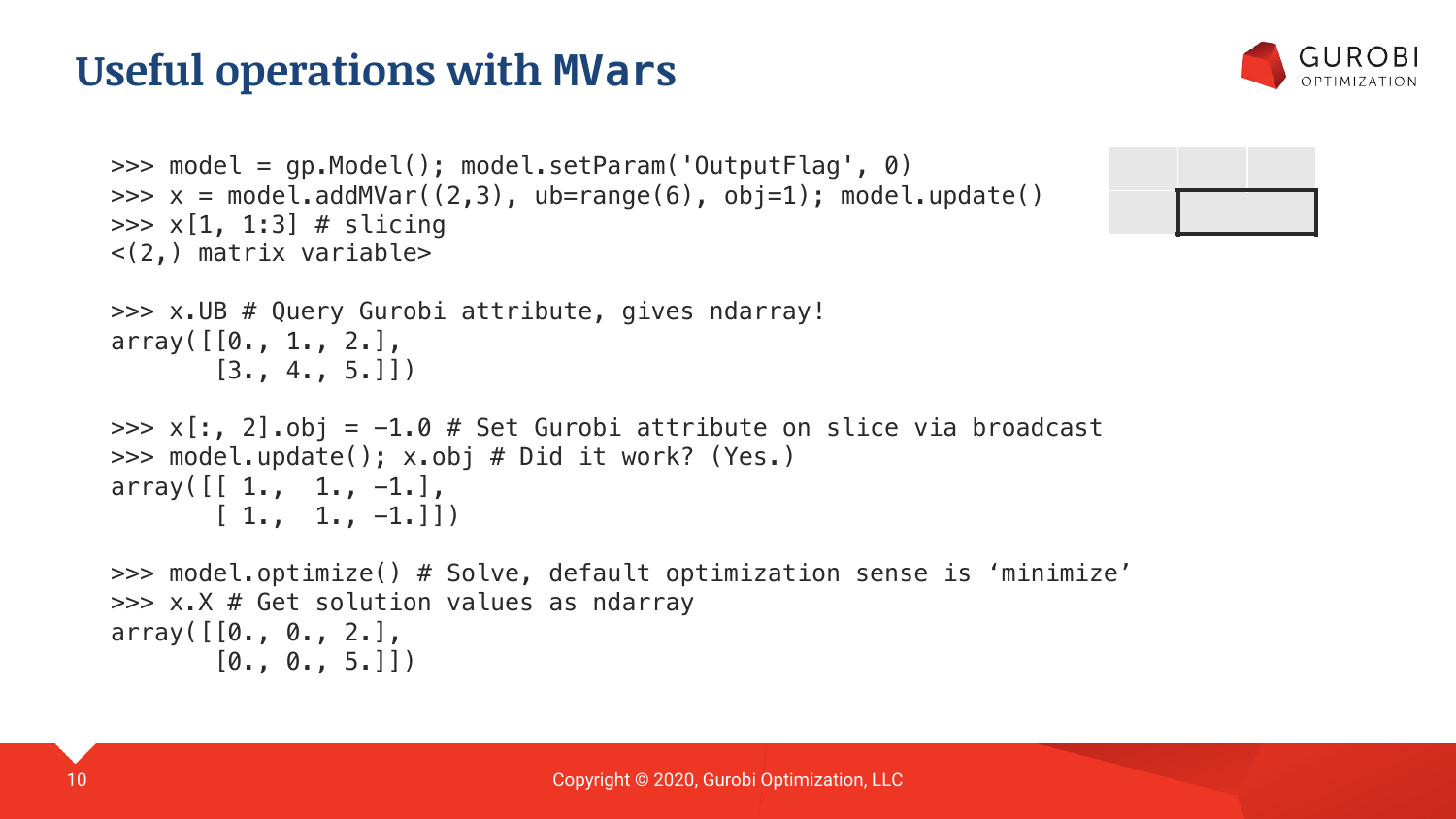### **Building linear constraints with MVars**



- Use Python3 matrix multiplication operator @ to build linear expressions and constraints.
- **Typical usage pattern:** model.addConstr( $A \otimes x == b$ )
	- A is a Numpy ndarray, or a Scipy.sparse matrix.
	- b is a Numpy ndarray.
	- (the senses <= and >= can be used just as well).
- Example: Random sparse linear system

```
# Data: 8 equations, 128 variables, 20% density
A = sp. random(8, 128, 0.2)b = np. random. rand(8)
```

```
# Build optimization model
model = gp.Model()x = model.addMVar(128)model.addConstr(A@x == b)
```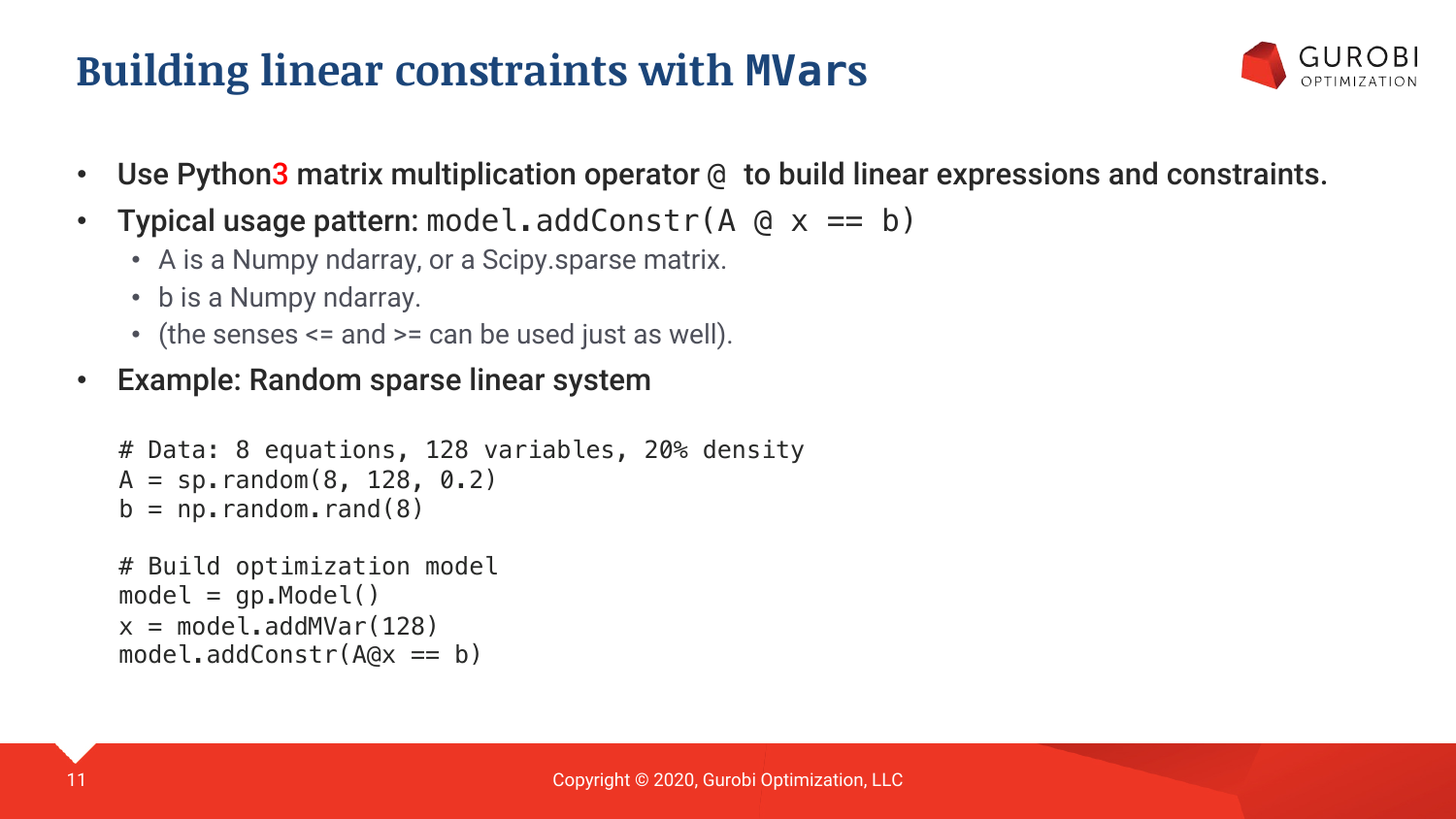#### **Further examples of creating linear constraints**



```
# Some data to play with
A = np.random.randn(5,3)D = np. random. rand(5,10)
model = qp.Model()x = model.addMVar(3)model.addConstr(A \alpha \times == 1) # RHS is broadcast!
y = model.addMVar(5)model.addConstr(y == A \alpha \times) \# y = Axmodel.addConstr(y.sum() \leq 0.5) # Mvar.sum() is for convenience
z = model.addMVar(10)
```
model.addConstr(A  $@ x + D @ z == 0$ ) # Column wise composition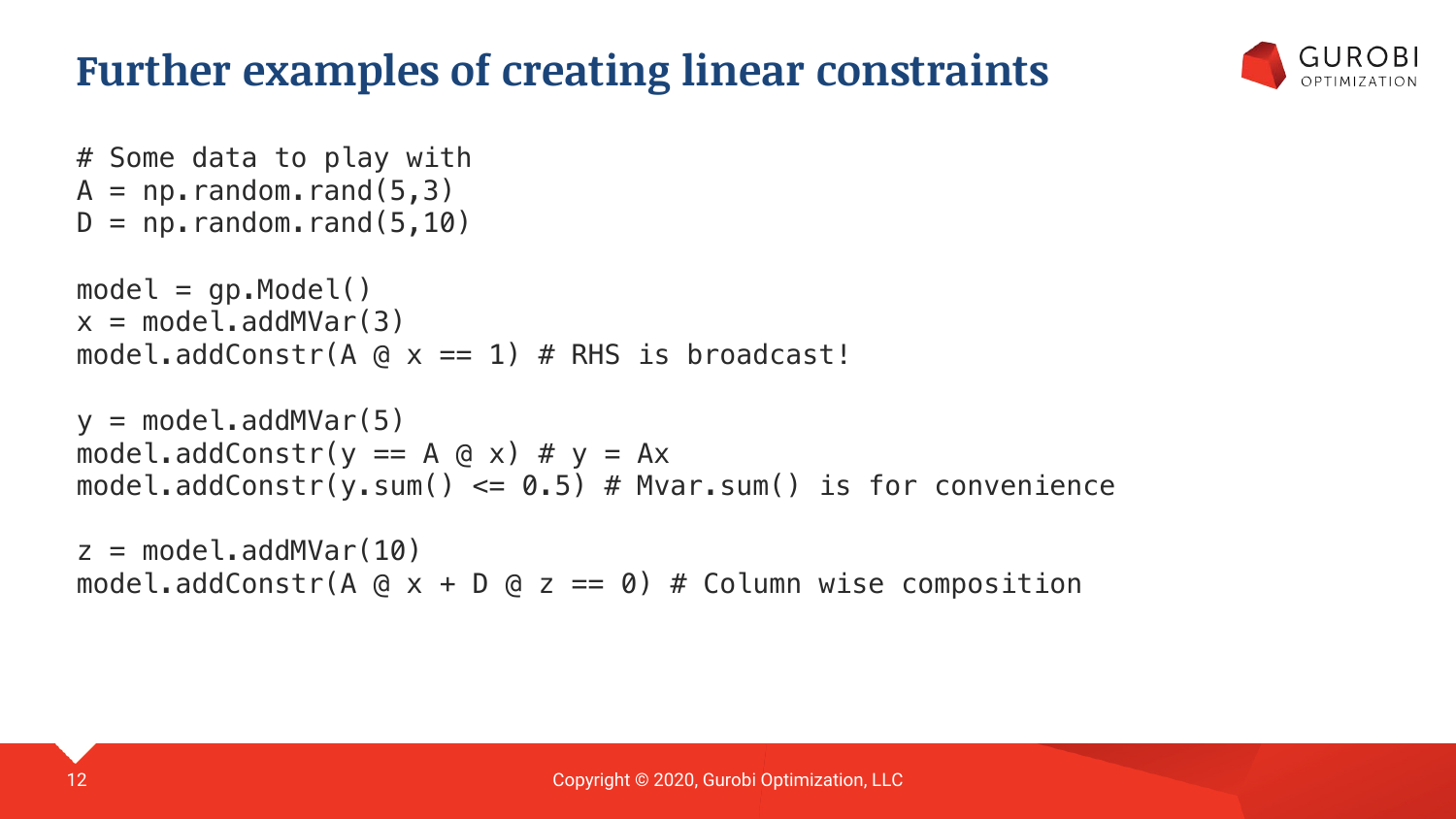#### **Caveat: Linear constraints are 1-D**



- Altough MVar objects can be N-D, linear constraints involving MVars are restricted to one dimension.
- Example:

```
A = np. random. rand(4, 4)B = np. random. rand(4, 4)model = gp.Model()X = model.addMVar((4, 4))# Not (yet) supported: Add 16 linear constraints AX = Bmodel.addConstruct(A<sub>Q</sub>X == B) # Error!
```

```
# Instead: Add four 4-by-1 constraints
model.addConstrs(A@X[:, j] == B[:, j] for j in range(4))
```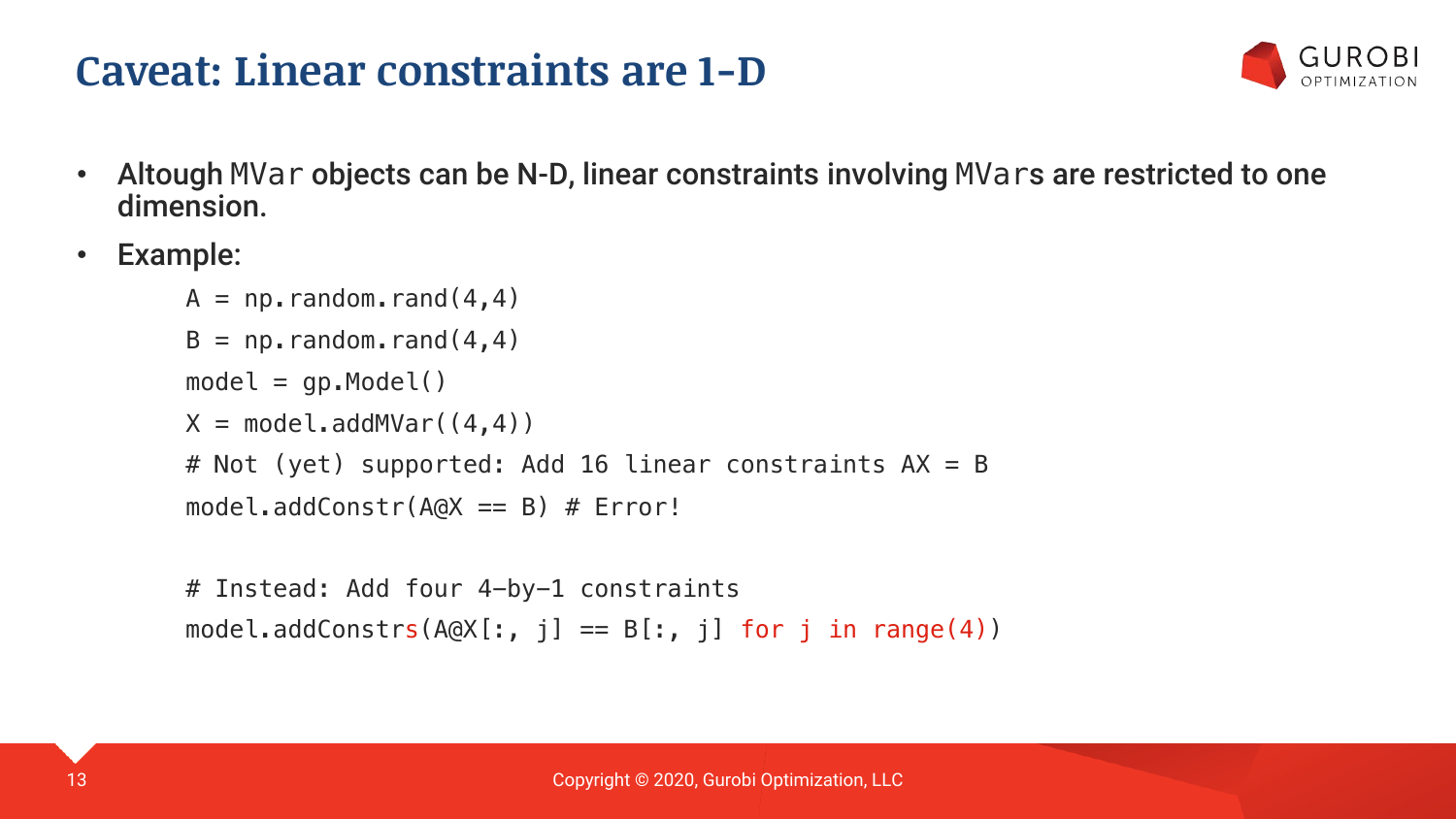#### **Quadratic expressions and constraints**



- Syntactically: Use matrix multiplication (surprise!)
- Concrete examples:

```
model = qp.Model()x = model.addMVar(3)model.setObjective(x @ x) # x[0]^2 + x[1]^2 + x[2]^2
```

```
F = np. random. rand(100, 10) # Think of a time series, 10 assets
v = model.addMVar(10)Sigma = F.T @ F # Covariance matrix
model.setObjective(y @ Sigma @ y)
```

```
s = model.addMVar(100)z = model.addMVar(100)model.addConstr(s @ z == 0) # Complementarity constraint, nonconvex!
```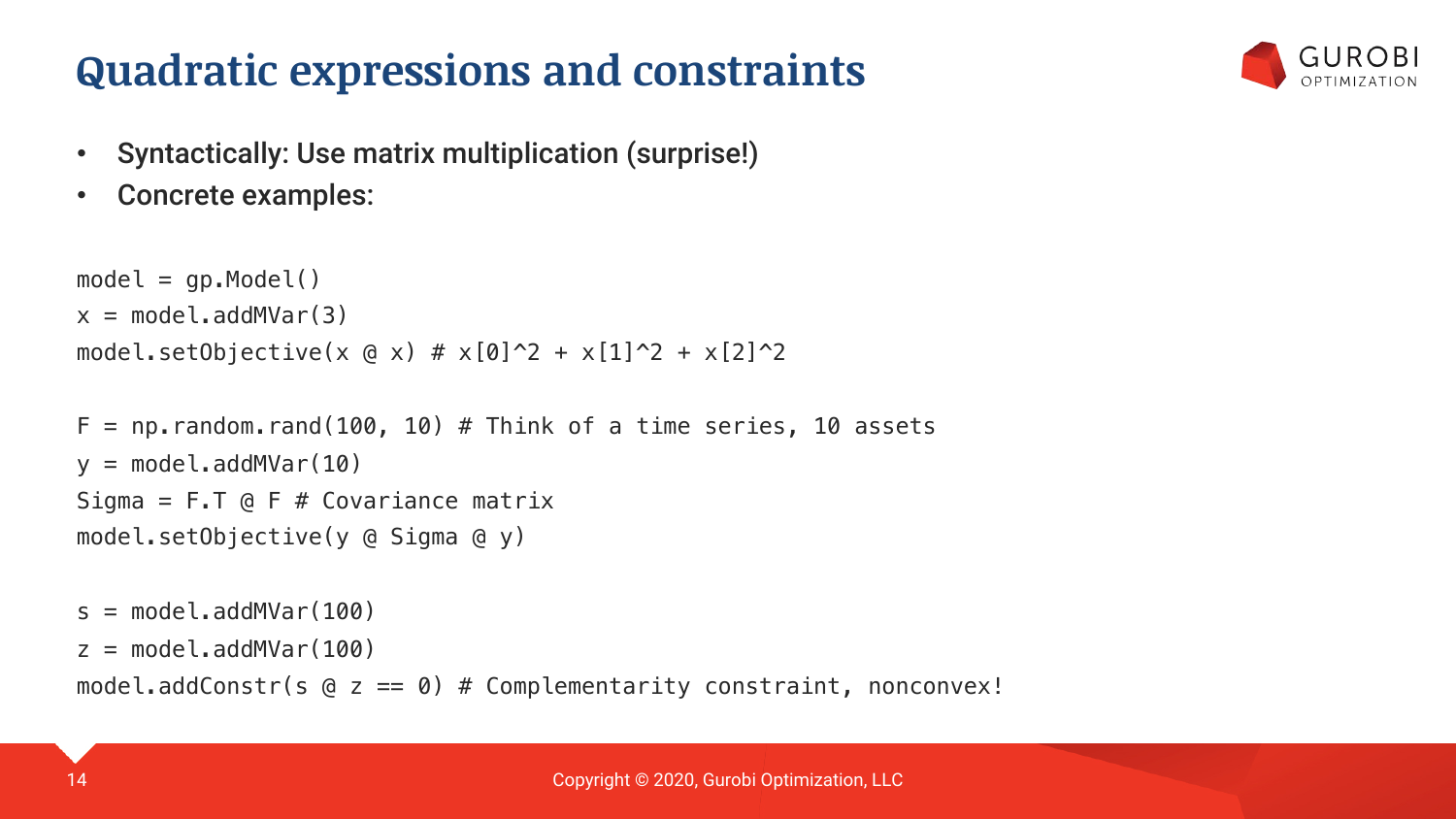#### **Performance considerations**



 $m = gp.Model()$ 

```
x = m.addVar(ub=1, 0)y = m.addVar(ub=1.0)
```

```
z = m.addVar(ub=1.0)
```

```
m.setObjective(x*x + 2*y*y + 3*z*z)
```

```
m.addConstruct + 2*y + 3*z \ge 4)m.addConstr(x + y >= 1)
```
- Each operator application  $+$  and  $*$  results in some Python object manipulations.
- Overhead usually low, but it can become expensive sometimes.

```
Q = np.diag([1, 2, 3])A = np.array([ [1, 2, 3], [1, 1, 0] ])b = np.array([4, 1])
```

```
m = qp.Model()
```

```
x = m.addMVar(3, ub=1.0)m.setObjective(x @ Q @ x)
m.addConstr(A@x \geq b)
```
- No elementary operations needed, everything is expressed by  $\omega$
- The data A, Q, b is only read on the C level, no intermediate arithmetic on terms.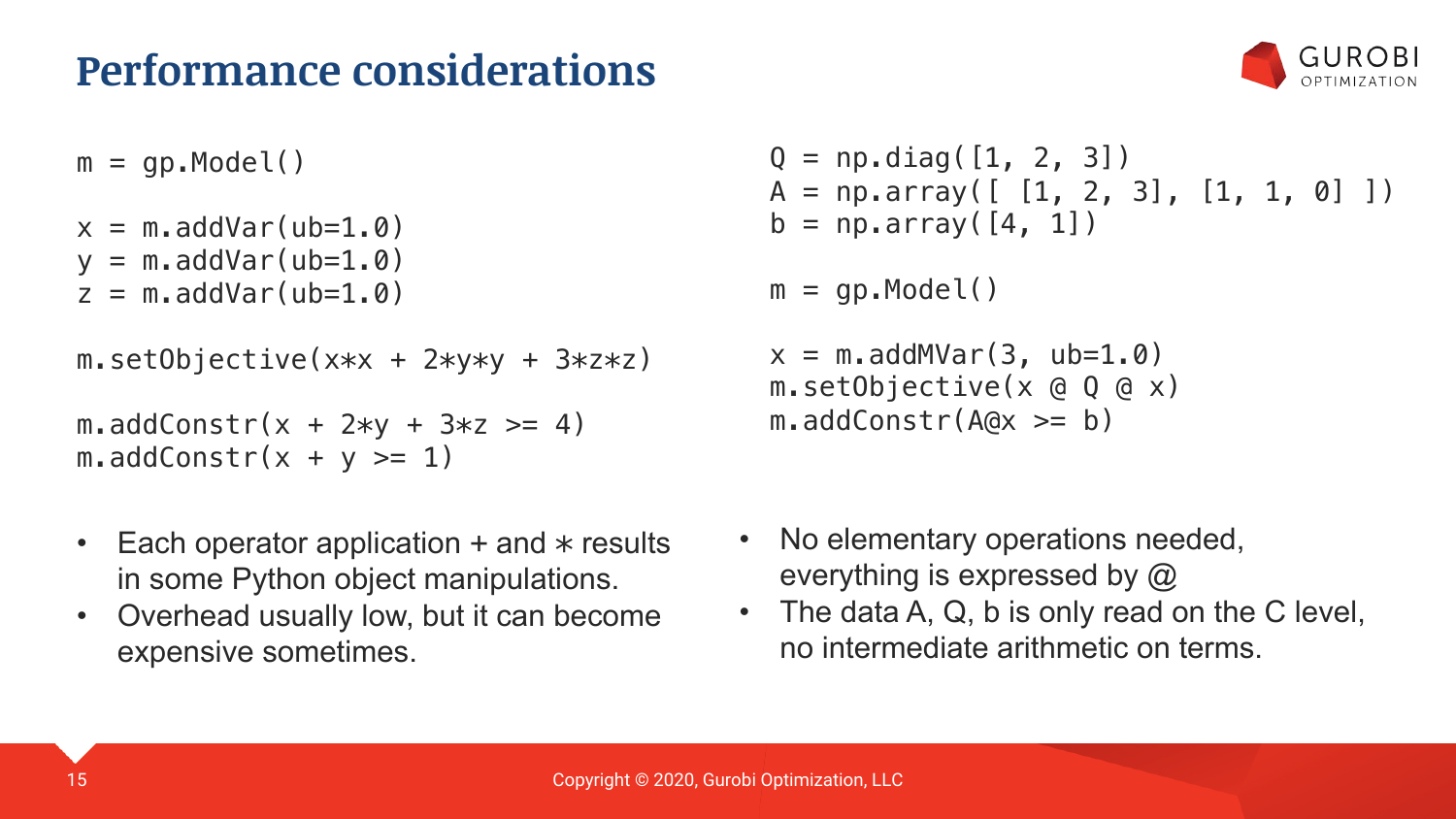#### **Benchmark example: Three ways to model a random sparse linear system**

```
# Generate data for Ax=b, x>=0
m = 1024; n = 8192; d = 0.2A = sp.random(m, n, d, format='csr')b = np. random. rand(m)
```

```
# Run the three code snippets here
# [...]
MVar time: 0.083sec.
```
Term1 time: 1.729sec.

Term2 time: 53.77sec.

#### With MVar

 $x = model.addMVar(n)$  $model.addConstruct(A@x == b)$ 

#### Best(?) w/o MVar

```
x = model.addVars(n), values()for i in range(m):
    (\_, colidx, colcoef) = sp.find(A[i, :])
    le = gp.LinExpr(colcoef, [x[j] for j in coldx])model.addConstruct(e == b[i])
```
GUROBI OPTIMIZATION

#### Naive approach

```
(rowidx, colidx, coef) = sp.find(A)x = model.addVars(n).values()le = [gp.LinExpr() for i in range(m)]for k in range(len(coef)):
    le[rouidx[k]] += coef[k] * x[colidx[k]]for i in range(m):
   model.addConstruct(left] == b[i])
```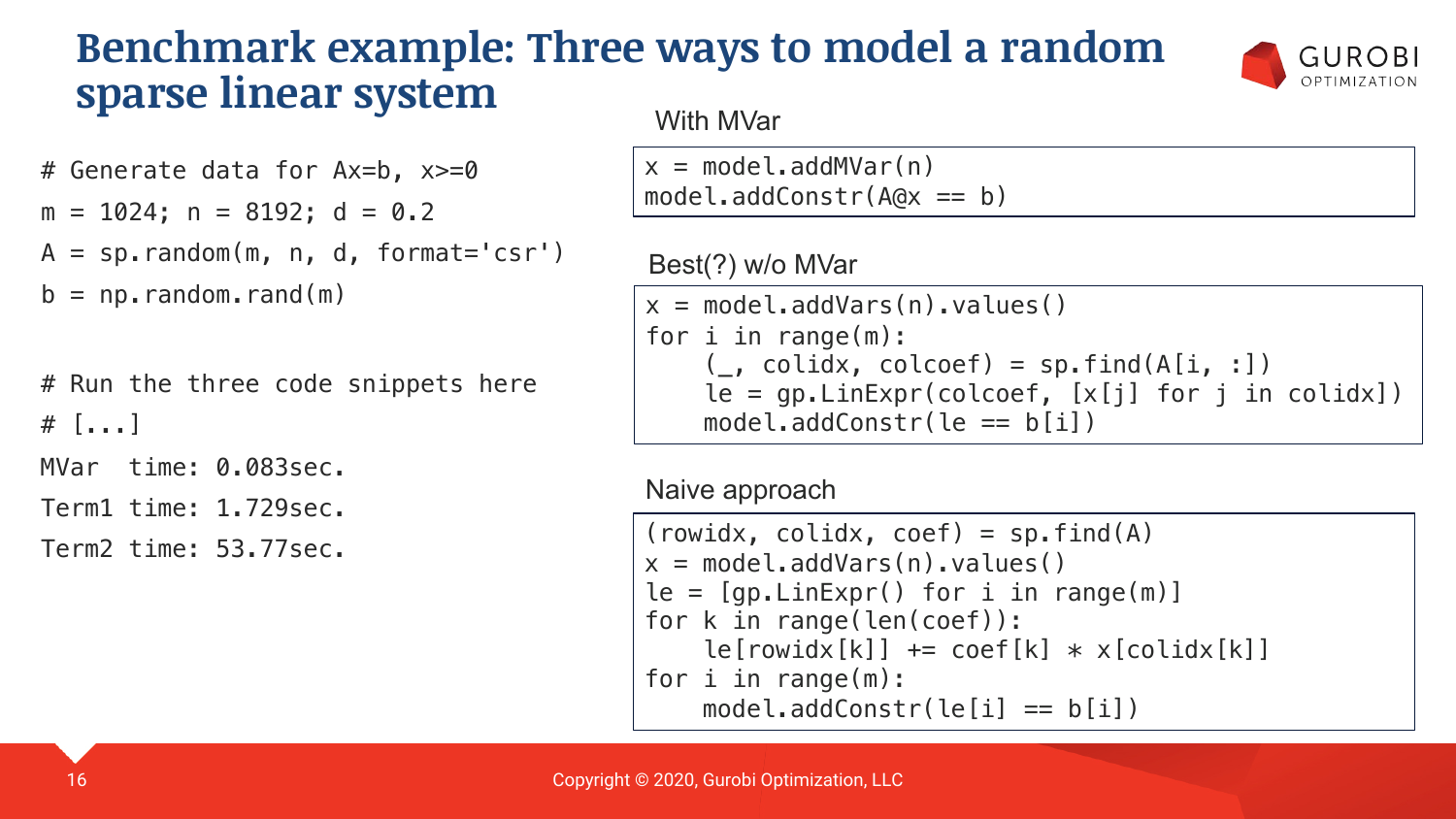#### **Bare metal API functions**



- Also new in Gurobi 9.0: A lower level interface for modeling with matrix data.
- No modeling objects involved at all, almost no overhead
- Add linear constraints
	- Model.addMConstrs(A, x, sense, b)
- Add quadratic constraints
	- Model.addMQConstr(Q, c, sense, rhs, xQ\_L=None, xQ\_R=None, xc=None)
- Set quadratic and linear objective functions
	- Model.setMObjective(Q, c, constant, xQ\_L=None, xQ\_R=None, xc=None, sense=None)
- These API functions just take the raw data, and possibly a subset of variables.
- Useful in certain specialized situations, or if one is tied to Python 2.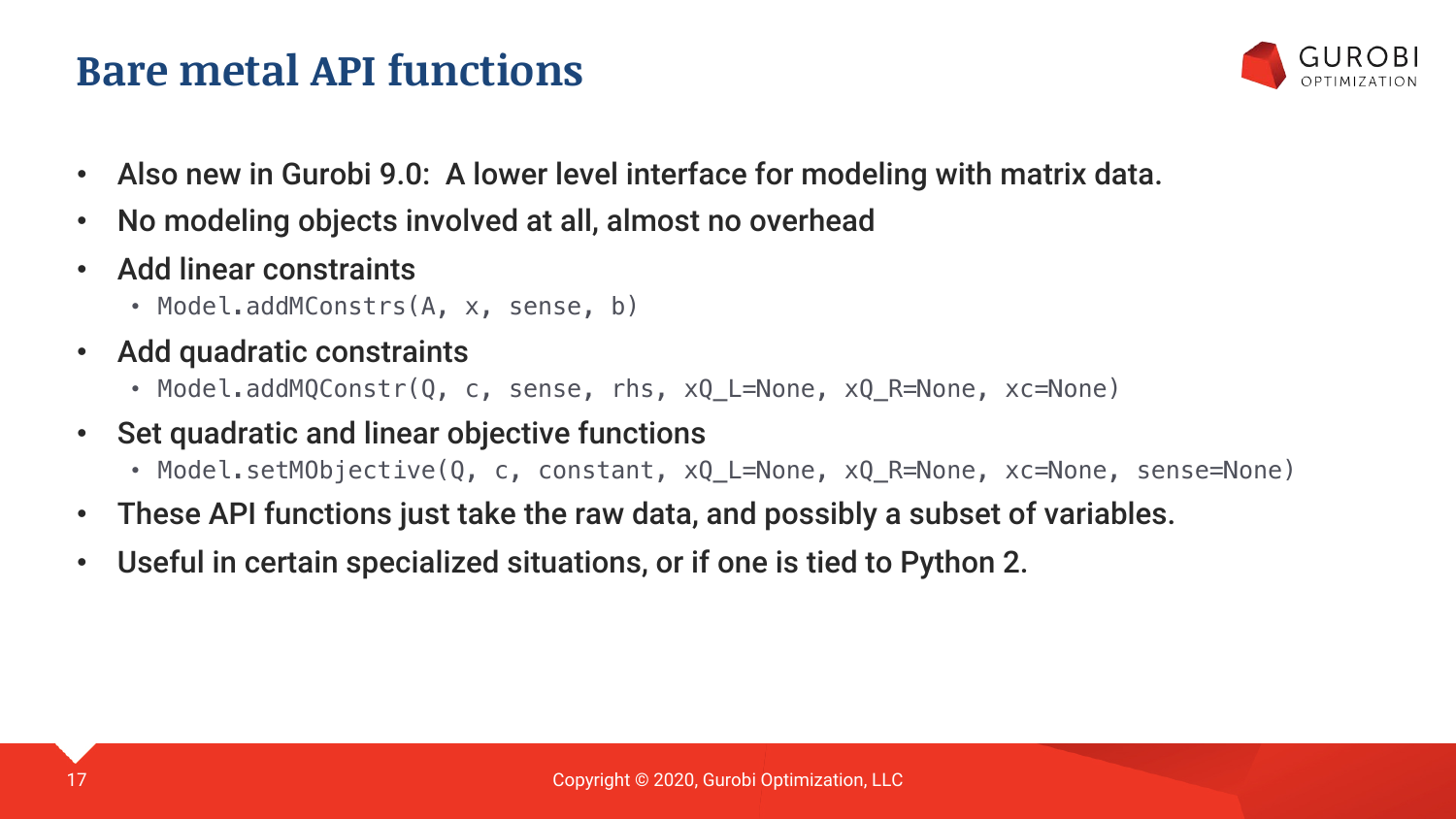#### **What we have seen, and what we will see**



- If your optimization data is naturally expressed in matrices and vectors, gurobipy 9.0 gives you tools to work more idiomatically with that data.
- This is our first step towards making guropbipy matrix-friendly let us know what you would like to see next!

# Thanks!